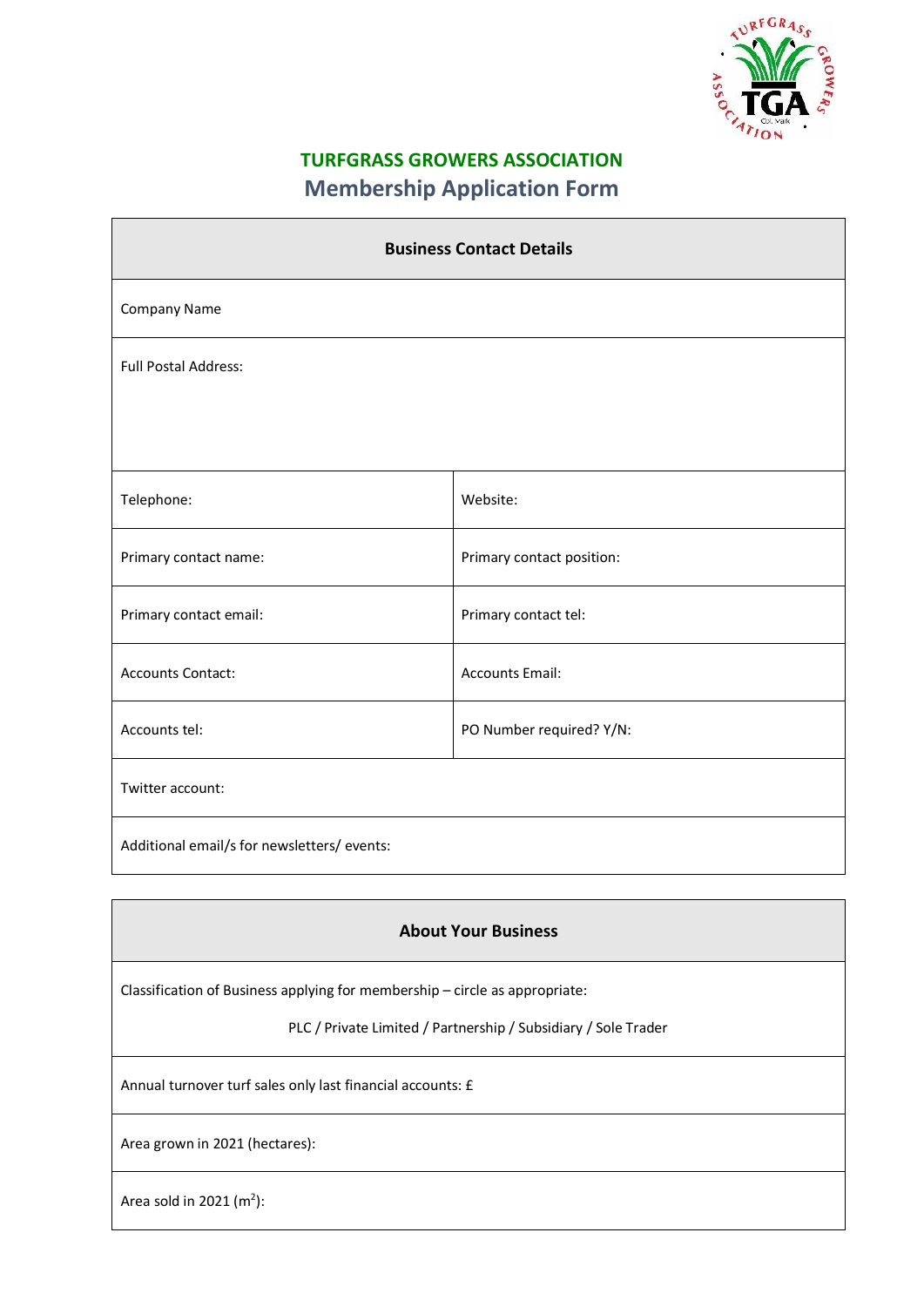

٦

Are you a member of: NFU / BALI / IOG

Other trade body? *Please specify:*

Turf Type – circle as appropriate:

Г

Golf / General Landscaping / Domestic Lawns / Sports / Green Roof / Wildflower / Export

| <b>About Your Products and Services</b>                                                                                                                                                                |        |  |
|--------------------------------------------------------------------------------------------------------------------------------------------------------------------------------------------------------|--------|--|
| Do you have full records of all field inputs and a system of traceability In the event of questions<br>from a customer?                                                                                | Yes/No |  |
| Is this system tested to ensure it is fit for purpose?                                                                                                                                                 | Yes/No |  |
| Do you have a Health & Safety Policy in place for all of your Turf production operations?                                                                                                              | Yes/No |  |
| How often is this policy reviewed?                                                                                                                                                                     |        |  |
| Do you have Public & Employer Liability Insurance?                                                                                                                                                     | Yes/No |  |
| Do you have a customer complaints procedure that is fully Understood by all relevant<br>employees?                                                                                                     | Yes/No |  |
| If so, how often is this procedure reviewed?                                                                                                                                                           |        |  |
| Do you undertake an environmental audit?                                                                                                                                                               | Yes/No |  |
| If so, are you a registered LEAF grower?<br>(If yes please provide membership number)                                                                                                                  | Yes/No |  |
| If no, do you have an environmental audit procedure?                                                                                                                                                   | Yes/No |  |
| <b>Declaration</b>                                                                                                                                                                                     |        |  |
| I / We agree that if we are accepted into membership of the Association, I / We will abide by the Code of Conduct<br>(attached). If accepted, I / We agree to pay subscriptions promptly, as invoiced. |        |  |
|                                                                                                                                                                                                        |        |  |
|                                                                                                                                                                                                        |        |  |